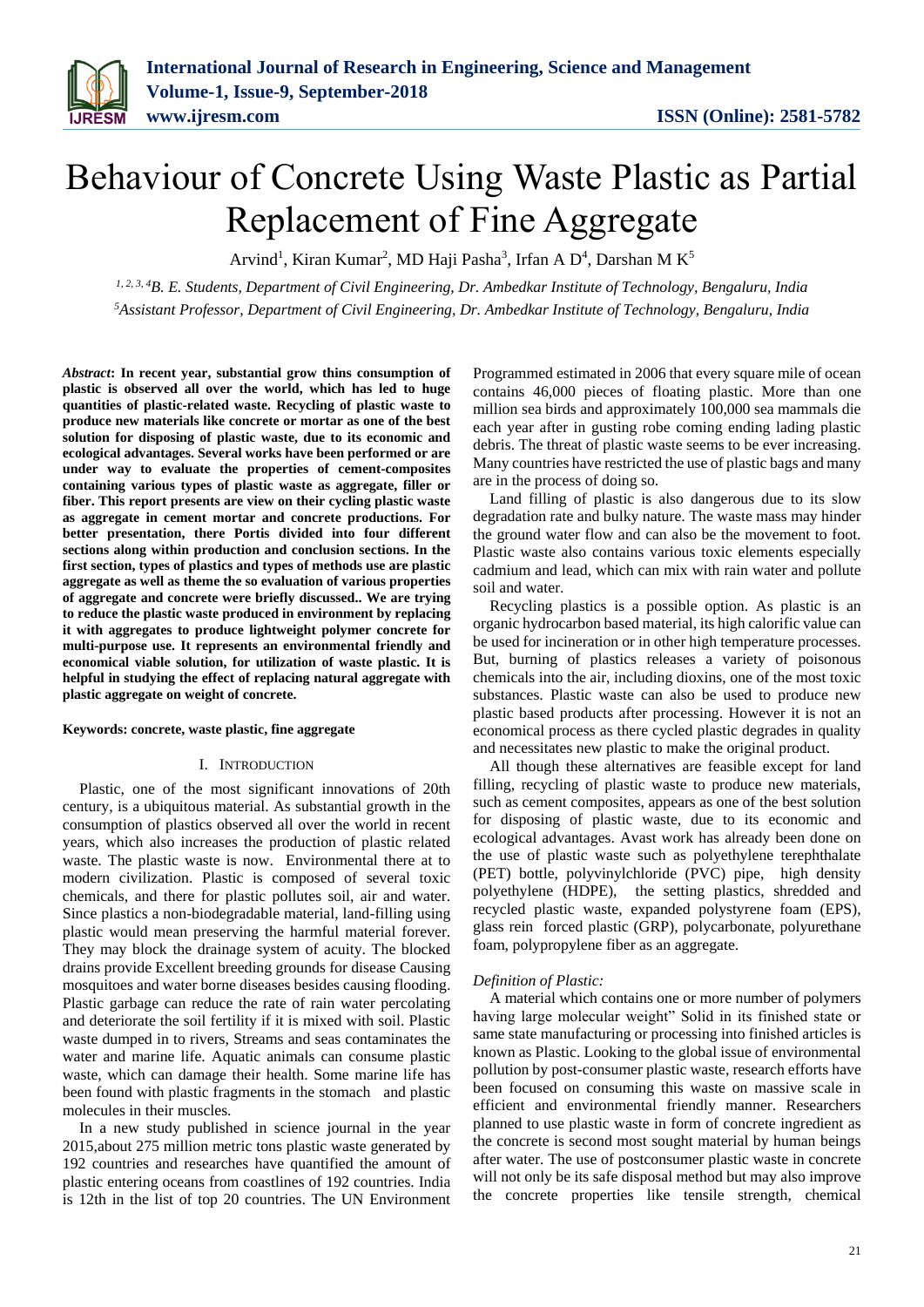

resistance, drying shrinkage and creep on short and long term basis.

#### *Why the Plastics?*

Polymers have a number of vital properties, which exploited alone or together, make a significant and expanding contribution to constructional needs.

- Durable and corrosion resistant.
- Good Insulation for cold, heat and sound saving energy.
- It is economical and has a longer life.
- Maintenance free (such as painting is minimized)
- Hygienic and clean
- Ease of processing / installation
- Light weight

*Sources of generation of waste plastic:*



Fig. 1. Waste from household materials like bottle, chairs, buckets, and tooth brush

#### II. LITERATURE REVIEW

1) Waste Polyethylene Terephthalate as an Aggregate in Concrete:

This paper reports the strength behavior of concrete containing three types of recycled polyethylene terephthalate (PET) aggregate. Results are also analyzed to determine the PET-aggregate's effect on the relationship between the flexural and splitting tensile strengths and compressive strength and to know whether the relationships between compressive strength and other strength characteristics given in European design codes are applicable to concrete made with PET-aggregates. The compressive strength development of concrete containing all types of PET-aggregate behaves like in conventional concrete, though the incorporation of any type of PETaggregate significantly lowers the compressive strength of the resulting concrete. The PET-aggregate incorporation improves the toughness behavior of the resulting concrete. This behavior is dependent on PET-aggregate's shape and is maximized for concrete containing coarse, flaky PET-aggregate. The splitting tensile and flexural strength characteristics are proportional to the loss in compressive strength of concrete containing plastic aggregates.

The results of this investigation can be summarized as:

The development of compressive strength of concrete containing all types of PET-aggregates is similar to conventional concrete, though this incorporation significantly lowers the compressive strength of the resulting concrete.

The early compressive strength gain (0 to 7 days) relative to the strength determined after 91 days of curing for most of the concretes containing PET-aggregates is higher than that observed for conventional concrete.

The incorporation of PET-aggregate in concrete increases the toughness behaviour. For a given amount of PET addition, this order is:  $PC > PF > PP$ , which indicates that adding largeflake PET-aggregate can have more effect on the improvement of the toughness behaviour of resulting concrete than the two other fractions.

2) Utilization of Waste Plastics as a Partial Replacement of Fine Aggregate in Concrete Blocks:

The rapid industrialization and urbanization in the country leads lot of infrastructure development. This process leads to several problems like shortage of construction materials, increased productivity of wastes and other products. This paper deals with the reuse of waste plastics as partial replacement of fine aggregate in M20 concrete. Usually M20concrete is used for most constructional works. Waste Plastics were incrementally added in 0%, 2%, 4%, 6%, 8% and 10% to replace the same amount of Aggregate. Tests were conducted on coarse aggregates, fine aggregates, cement and waste plastics to determine their physical properties. Paver Blocks and Solid Blocks of size 200 mm X 150 mm X 60 mm and 200 mm X 100 mm X 65 mm were casted and tested for 7, 14 and 28 days strength. The result shows that the compressive strength of M20 concrete with waste plastics is 4% for Paver Blocks and 2% for Solid Blocks.

In the present investigation it is found that optimum up to 4% by replacing of waste plastics there is a slight deviation of compressive strength. From the test results it was observed that the compressive strength value of the concrete mix decreased with the addition of waste plastics more than 4% of waste plastics. So we can add waste plastics in concrete blocks so this will helps to reuse of plastics in concrete blocks.

3) Experimental Study on Plastic Waste as a Fine Aggregate for Structural Concrete

The use of plastic is increasing day by day, although steps were taken to reduce its consumption. This creates substantial garbage every day which is much unhealthy. A healthy and sustainable reuse of plastics offers a host of advantages. The suitability of recycled plastics as fine aggregate in concrete and its advantages are discussed here. The initial questions arising of the bond strength and the heat of hydration regarding plastic aggregate were solved. Tests were conducted to determine the properties of plastic aggregate such as density, specific gravity. As 100%replacement of natural fine aggregate (NFA) with plastic fine aggregate (PFA) is not feasible, partial replacement at various percentage were examined. The percentage substitution that gave higher compressive strength was used for determining the other properties such as modulus of elasticity, split tensile strength and flexural strength. Higher compressive strength was found with 20% NFA replaced concrete.

This study intended to find the effective ways to reutilize the hard plastic waste particles as fine aggregate.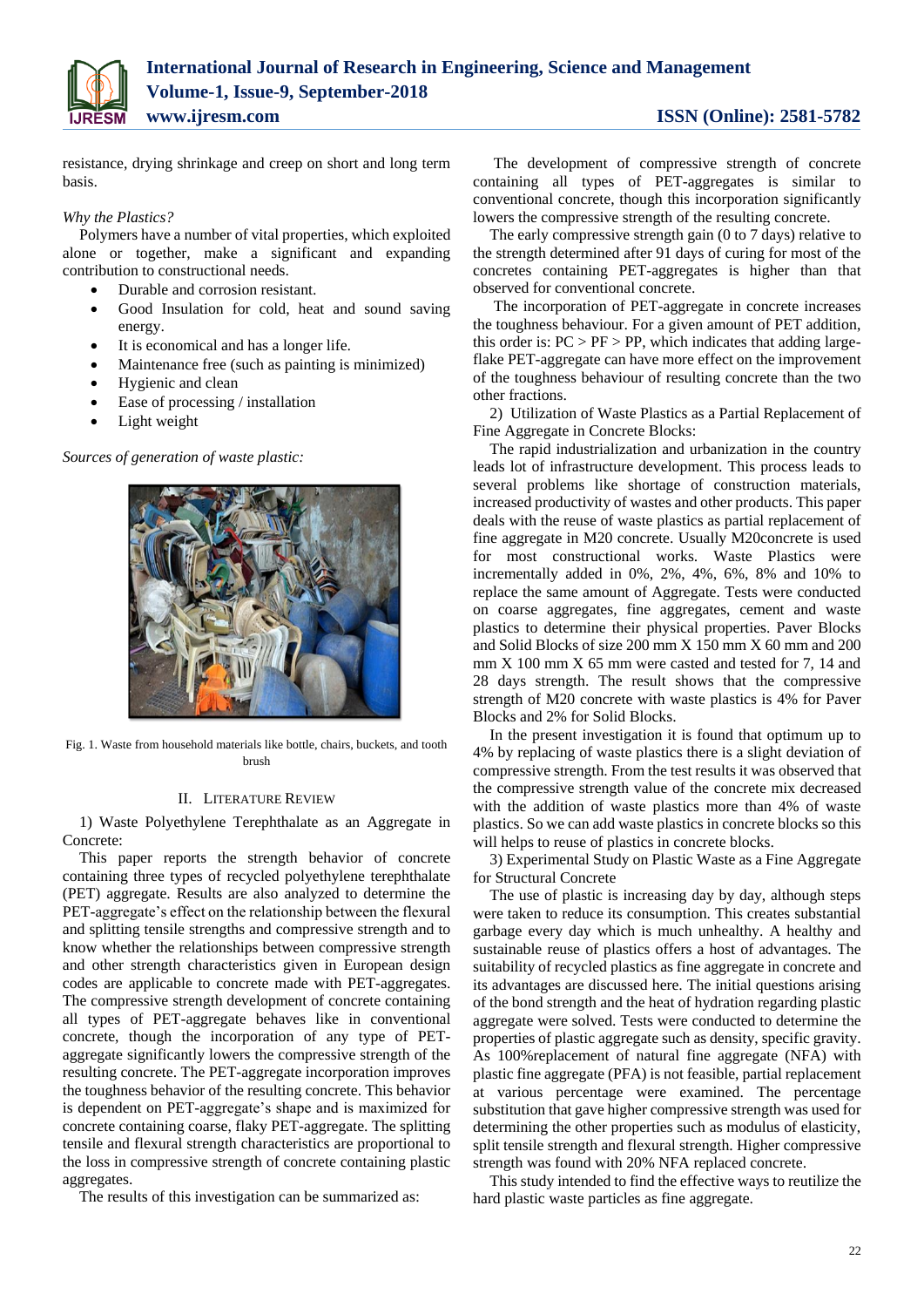

Analysis of the strength characteristics of concrete containing recycled waste plastic have the following results:

- 1) It is identified that plastic waste can be disposed by using them as construction materials.
- 2) The compressive strength and split tensile strength of concrete containing plastic aggregate is retained more or less in comparison with controlled concrete specimens. However strength noticeably decreased when the plastic content was more than 20%.
- 3) Has been concluded 20% of plastic waste aggregate can be incorporated as fine aggregate replacement in concrete without any long term detrimental effects and with acceptable strength development properties.

#### III. COLLECTION OF MATERIALS

# *A. Description of plastic*

The majority of worlds PET (polyethylene Terephthalate) production is for synthetic fibers (in excess of 60%), with bottle production accounting for about 30% global demand. PET consists of polymerized unit of the monomer ethylene Terephthalate, with repeating (C10H8O4) units. Depending on its processing and thermal history, polyethylene Terephthalate may exist both as an amorphous (transparent) and as a semi crystalline polymer.



Fig. 2. Waste from household materials like bottle, buckets, and tooth brush



Fig. 3. Plastics recycling overview

*Objectives:*

The primary objective of this study is to evaluate the possibility of using plastic aggregate as fine aggregate in concrete. Specific objectives of this work include:

- 1) To reduce the plastic waste produced in environment.
- 2) To prepare plastic aggregate of 4.75mm down size for plastic fine aggregate and above 4.75mm for plastic coarse aggregate.
- 3) To determine the properties of plastic aggregate.
- 4) To conduct a comparative study of plastic aggregate and natural aggregate.
- 5) To study the effect of replacing natural aggregate with plastic aggregate on compressive strength.

#### *Materials:*

- Cement.
- Fine aggregate (Sand)
- Coarse aggregate
- Water
- Shredded Plastic waste

IV. EXPERIMENTAL METHODOLOGY



Fig. 4. Cement (Normal Consistency)



Fig. 5. Vicat apparatus

IS: 5513-1976, Balance, Gauging Trowel, Stop Watch, mould, etc.

*Procedure:* The standard consistency of a cement paste is defined as that consistency which will permit the Vicat plunger to penetrate to a point 5 to 7 mm from the bottom of the Vicat mould.

1) Initially a cement sample of about 300 g is taken in a tray and is mixed with a known percentage of water by weight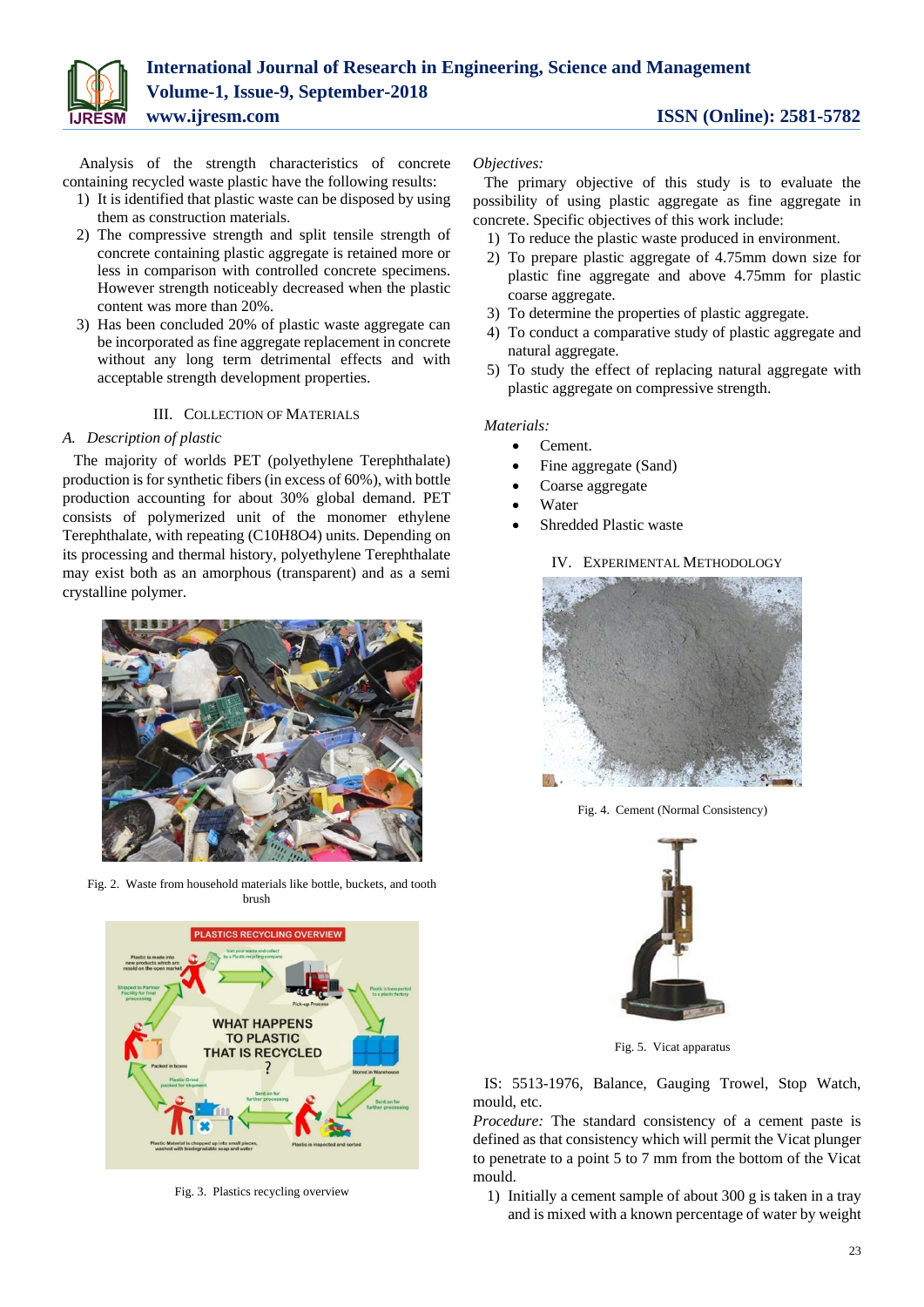

of cement, say starting from 26% and then it is increased by every 2% until the normal consistency is achieved.

- 2) Prepare a paste of 300 g of Cement with a weighed quantity of potable or distilled water, taking care that the time of gauging is not less than 3 minutes, nor more than 5 min, and the gauging shall be completed before any sign of setting occurs. The gauging time shall be counted from the time of adding water to the dry cement until commencing to fill the mould.
- 3) Place the test block in the mould, together with the nonporous resting plate, under the rod bearing the plunger; lower the plunger gently to touch the surface of the test block, and quickly release, allowing it to sink into the paste. This operation shall be carried out immediately after filling the mould.
- 4) Prepare trial pastes with varying percentages of water and test as described above until. The amount of water necessary for making up the standard consistency as defined in Step 1 is found.

*Result:* The normal consistency of a given sample of cement is 35%

# *A. Specific gravity of cement*

*Aim:* To determine the specific gravity of cement, kerosene which doesn't react with cement is used.

*Apparatus used:* Specific gravity bottle, funnel, kerosene, weighing balance, Le

Chatlier's flask is used for finding the specific gravity of cement. Mass of cement used.

*Procedure:*

- Weigh the dry and empty specific gravity bottle along with its lid  $(w_1)$ .
- Weigh the specific gravity bottle with  $1/3<sup>rd</sup>$  of cement  $(w<sub>2</sub>)$ .
- And fill the bottle with  $1/3$  <sup>rd</sup> of cement and add kerosene to it and care should be taken that no air bubbles are present in the bottle  $(w_3)$ .
- And remove the water and again fill the bottle with full of kerosene and take the weight  $(w_4)$ .
- Fill the bottle full with distilled water and take the weight  $(w_5)$ .

### *Observations:*

- $\bullet$  W<sub>1</sub> = weight of empty flask = 60gms
- $\bullet$  W<sub>2</sub> = weight of flask + cement = 91gms
- $\bullet$  W<sub>3</sub> = weight of flask +1/3<sup>rd</sup> cement + kerosene(full) = 166gms
- $W_4$  = weight of flask + kerosene(full) = 142gms
- $W_5$  = weight of flask + water = 163gms



Specific gravity of kerosene  $= 0.8$ 

Specific gravity of cement =  $\frac{(W2 - W1)}{[(W4 - W1) - (W3 - W2)]}$  x Specific

gravity of kerosene

$$
=\frac{(91-60)}{[(142-60)-(166-91)]}
$$
x 0.8  
= 3.13

# *B. Fineness test*

*Objective:* To determine the normal consistency of a given sample of cement.

Reference: IS: 4031 (Part-1) - 1988

Fineness of cement is tested in two ways:

- a) By sieving
- b) By determination of specific surface (total surface area of all the particles in one gram of cement) by airpermeability apparatus. Expressed as cm<sup>2</sup>/gm or m<sup>2</sup> /kg. Generally Blaine Air permeability apparatus is used.

*Apparatus:* Test 90 microns, Balance, Gauging Trowel, Brush, etc.

*Procedure:*

- 1) Fit the tray under the sieve, weigh approximately 10 g of cement to the nearest 0.01 g and place it on the sieve, being careful to avoid loss. Fit the lid over the sieve. Agitate the sieve by swirling, planetary and linear movement until no more fine material passes through it.
- 2) Remove and weigh the residue. Express its mass as a percentage, R1, of the quantity first placed in the sieve to the nearest 0.1 percent. Gently brush all the fine material off the base of the sieve into the tray.
- 3) Repeat the whole procedure using a fresh 10 g sample to obtain R2. Then calculate the residue of the cement R as the mean of R1, and R2, as a percentage, expressed to the nearest 0.1 percent.
- 4) When the results differ by more than 1 percent absolute, carry out a third sieving and calculate the mean of the three values.



Fig. 6. Fineness test *Conclusion/Result:* The fineness of a given sample of cement is 9 %.

### V. EXPERIMENTAL RESULTS

Mix Proportion: The mix design was made confirming IS 10262:2009. Cement Concrete for ratio of 1:1:2 (M25). The mixes are made by partially replacing plastic to fine aggregate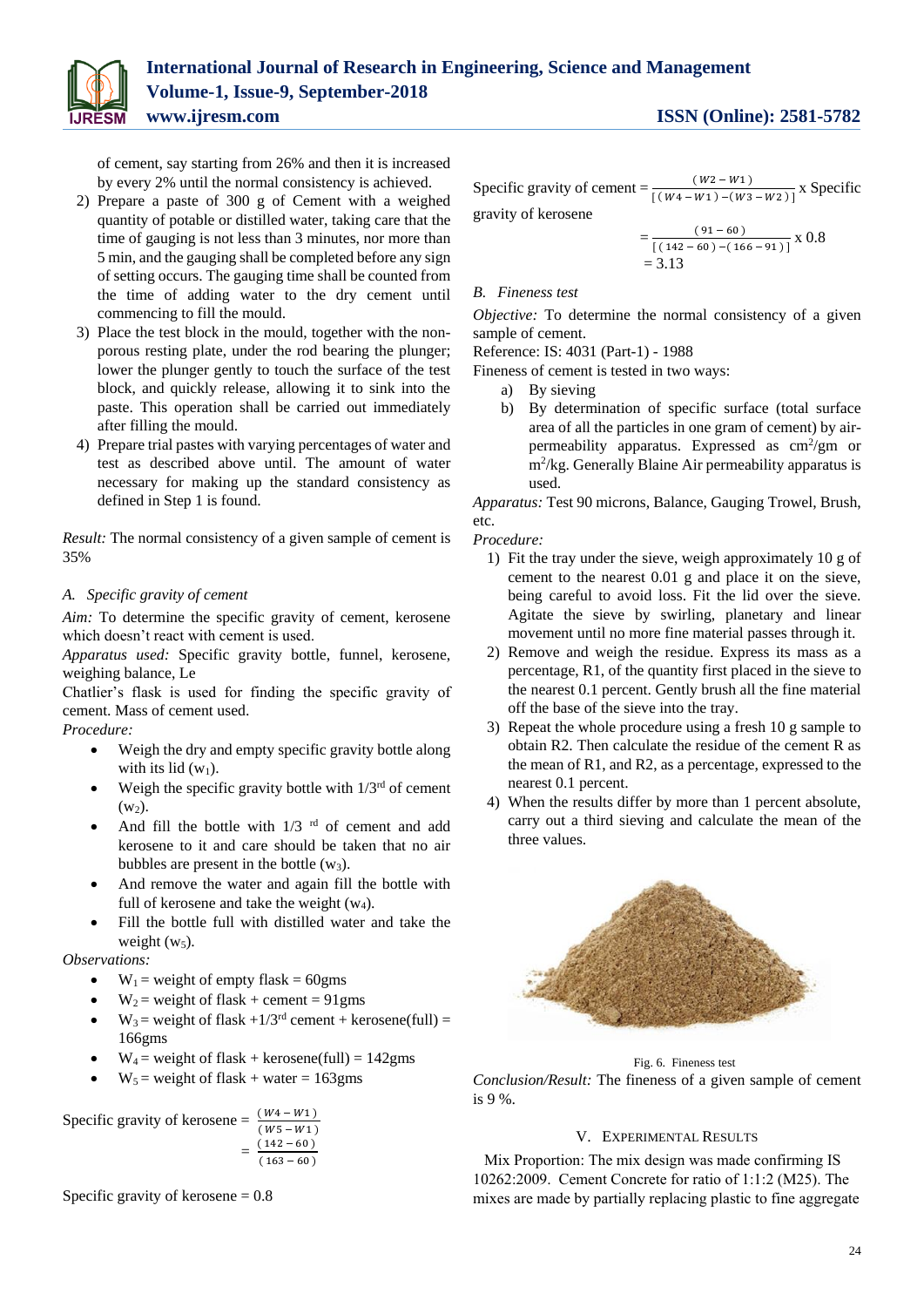

of percentage 0%, 5%, 10% & 15%. The water cement ratio is 0.50.

#### TABLE I WEIGHT DETAILS FOR CONCRETE

| <b>Mix Name</b> | Weight in 'Grams' |         |         |
|-----------------|-------------------|---------|---------|
|                 | 7 Days            | 14 Days | 28 Days |
| $A(0\%)$        | 8235              | 8285    | 8350    |
| B(5%)           | 7920              | 8010    | 8100    |
| $C(10\%)$       | 7705              | 7895    | 8050    |
| D(15%)          | 7430              | 7670    | 7950    |

| Compressive Strength in N/MM <sup>2</sup> |
|-------------------------------------------|
| COMPRESSIVE STRENGTH DETAILS FOR CONCRETE |
| <b>TABLE II</b>                           |

| Compressive Strength in IV/MIVI |         |         |
|---------------------------------|---------|---------|
| 7 Days                          | 14 Days | 28 Days |
| 20.49                           | 29.49   | 31.37   |
| 18.43                           | 27.35   | 30.83   |
| 16.84                           | 25.68   | 28.64   |
| 16.08                           | 25.36   | 28.38   |

| TABLE III          |
|--------------------|
| <b>MIX DETAILS</b> |

| <b>Mix Name</b> | Volume of Cement in cm <sup>3</sup> |  |
|-----------------|-------------------------------------|--|
| $A(0\%)$        | 491.98                              |  |
| B(5%)           | 491.98                              |  |
| C(10%)          | 491.98                              |  |
| D(15%)          | 491.98                              |  |

#### TABLE IV VOLUME DETAILS

| <b>Volume of aggregates</b><br>in $cm3$ |                             |                                   |              |
|-----------------------------------------|-----------------------------|-----------------------------------|--------------|
| Volume of<br>fine<br>aggregates         | Volume of<br><b>Plastic</b> | Volume of<br>coarse<br>aggregates | <b>Total</b> |
| 1062.68                                 |                             | 1820.34                           | 2883.02      |
| 1062.68                                 | 91.01                       | 1729.33                           | 2883.02      |
| 1062.68                                 | 182.00                      | 1638.34                           | 2883.02      |
| 1062.68                                 | 273.05                      | 1547.29                           | 2883.02      |

| TABLE V    |
|------------|
| PROPERTIES |

| Description         | Properties     |
|---------------------|----------------|
| Length              | $2.0 - 4.5$ mm |
| Diameter            | $1.5 - 4.0$ mm |
| Color               | <b>Black</b>   |
| Chemical formula    | $C_8H_{10}O_4$ |
| Density $(g/cu.cm)$ | 0.95           |

### *Plastic waste as fine aggregate:*

Plastic used in this investigation is PET (Polyethylene Terephthalate). The specific gravity is 1.32, size is below 4.75mm.

|--|

PROPERTIES OF PLASTIC FINE AGGREGATES SIZE LESSER THAN 4.75MM

| Description         | Properties     |
|---------------------|----------------|
| Length              | $2.0 - 4.5$ mm |
| Diameter            | $1.5 - 4.0$ mm |
| Color               | <b>Black</b>   |
| Chemical formula    | $C_8H_{10}O_4$ |
| Specific gravity    | 0.85           |
| Density $(g/cu.cm)$ | 0.95           |
|                     |                |

| TABLE VI                                                        |
|-----------------------------------------------------------------|
| Properties of plastic coarse aggregates size larger than 4.75mm |

| <b>Description</b>  | <b>Properties</b> |
|---------------------|-------------------|
| Color               | <b>Black</b>      |
| Chemical formula    | $C_8H_{10}O_4$    |
| Specific gravity    | 0.93              |
| Density $(g/cu.cm)$ | 0.74              |



Fig. 7. Compressions strength at 7 days



Fig. 8. Compressions strength at 14 days



Fig. 9. Compressive strength at 28 days of curing



Fig. 10. Experimental setup